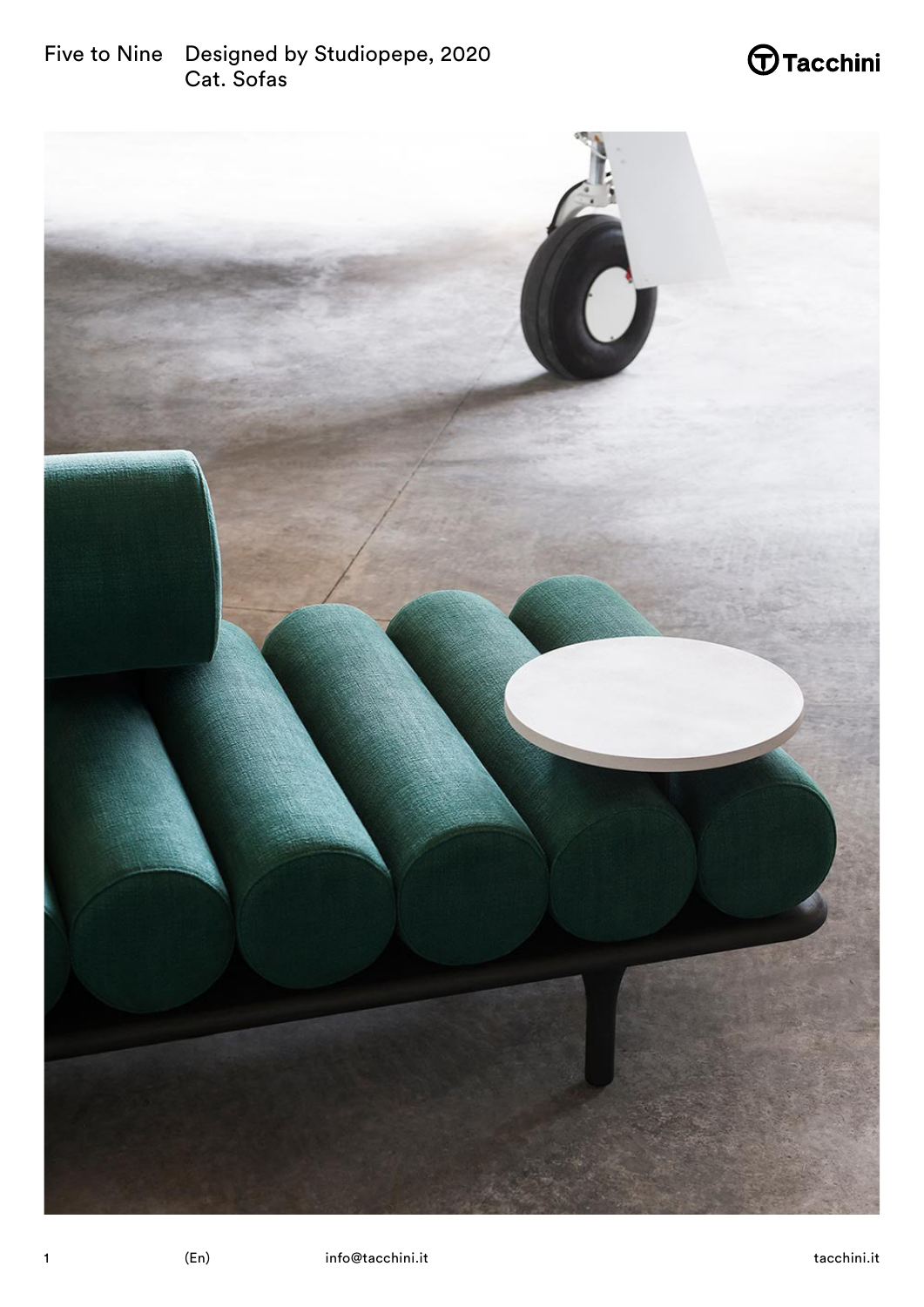### Five to Nine Designed by Studiopepe, 2020 Cat. Sofas



**Tacchini** 

Five to Nine

Designer: Studiopepe Year: 2020

The Five to Nine daybed draws inspiration from 1900s scenic designs that portrayed a place for creative escape – a space as physical as it was mental – the studios of the great artists. Designed by Milan-based Studiopepe, the Five to Nine daybed is the star player in a fictitious artist's studio, a cosmopolitan, contemporary space, cradle of creative genius. With bolster pillows that run its entire length, the daybed has a bold personality and is super-versatile. Thanks to the array of upholstery options possible, it can fill many needs and fit in different settings – upholstered in leather, for a minimalist Bauhaus effect, or in mohair velvet for maximum comfort and enveloping softness.

Awards: Archiproducts Design Award 2020

Developed by Tacchini in Italy



3D (.dwg, .3ds) 2D (.dwg)

Download CAD files at tacchini.it/ en/downloads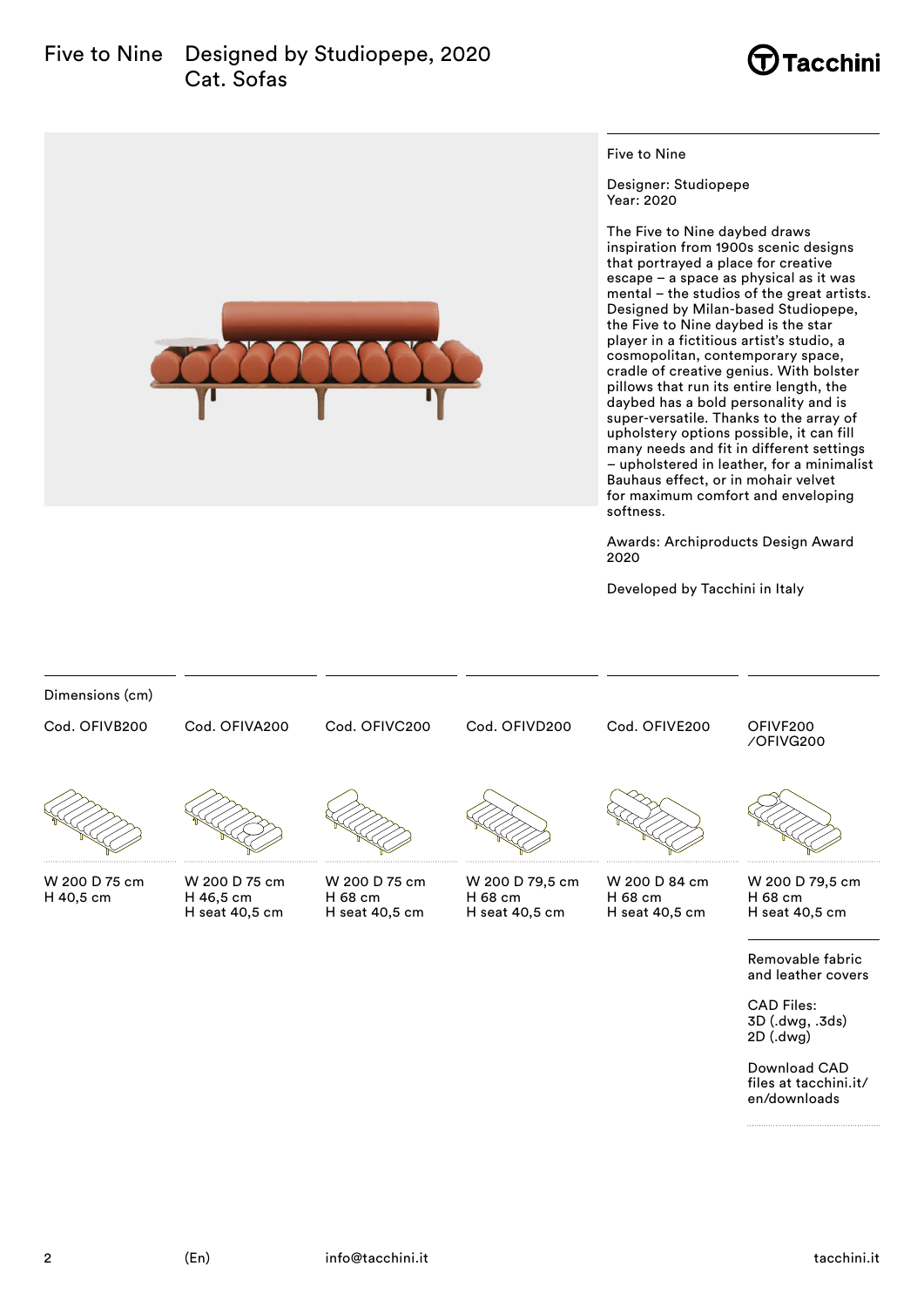### Five to Nine Designed by Studiopepe, 2020 Cat. Sofas



Materials description

Internal structure: 25 mm poplar plywood.

Padding: differentiated – density polyurethane foam.

Support in gray painted iron T03.

Structure: open pore stained ash in two colors.

Mattress: memory foam.

Upholstery: non removable cover.

#### Base





T122 Anthracite Grey T134 Walnut

Coffee table: in metal T03 or in concrete in various finishes.

Top

Grey



T03 RAL 7016



Grey Cement





T124 Pink Cement T125 Concrete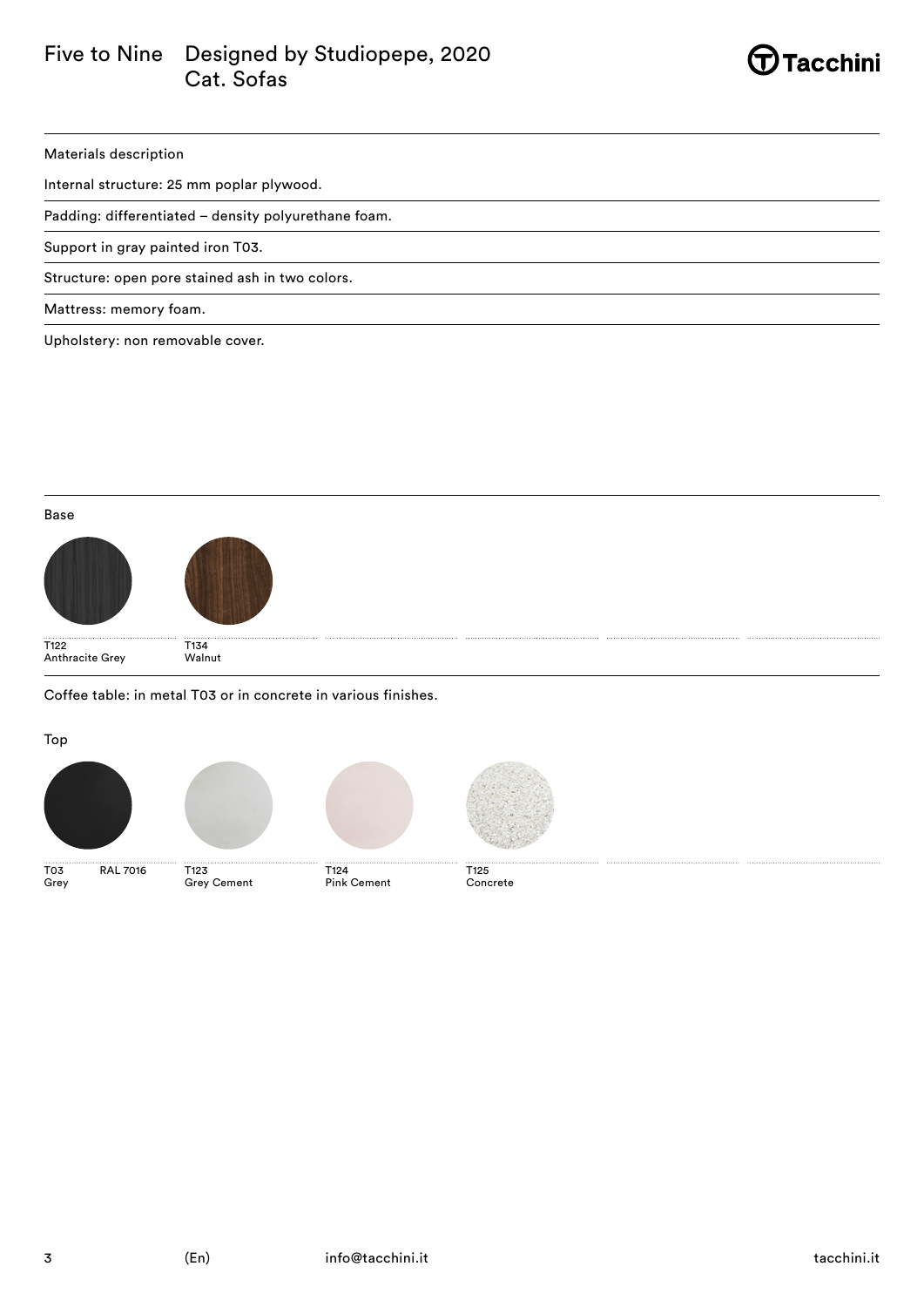### Five to Nine Designed by Studiopepe, 2020 Cat. Sofas

# $\bigoplus$ Tacchini

| Suggested upholsteries |                 |                     |             |                       |            |  |
|------------------------|-----------------|---------------------|-------------|-----------------------|------------|--|
|                        |                 |                     |             |                       |            |  |
| Bakul                  | Bamboo          | Bopha               | Bryony      | Cacao                 | Caladium   |  |
|                        |                 |                     |             |                       |            |  |
| Calantha               | ${\sf Cambria}$ | Descampsia          | Dianella    | Dionea                | Dulcamara  |  |
|                        |                 |                     |             |                       |            |  |
| Echinacea              | Eremurus        | Escallonia          | Equisetum   | E <sub>scobaria</sub> | Euclidium  |  |
|                        |                 |                     |             |                       |            |  |
| Eugenia                | Evonimo         | Laelia              | $\sf Lamin$ | Lars                  | Loren      |  |
|                        |                 |                     |             |                       |            |  |
| Ligustrum              | Salix           | Sedum               | Schinus     | Thesium               | Tibouchina |  |
| Ricinus                | Mirabilis       | $\cdots$<br>Guarana | Leather     | <br>Aniline Leather   |            |  |
|                        |                 |                     |             |                       |            |  |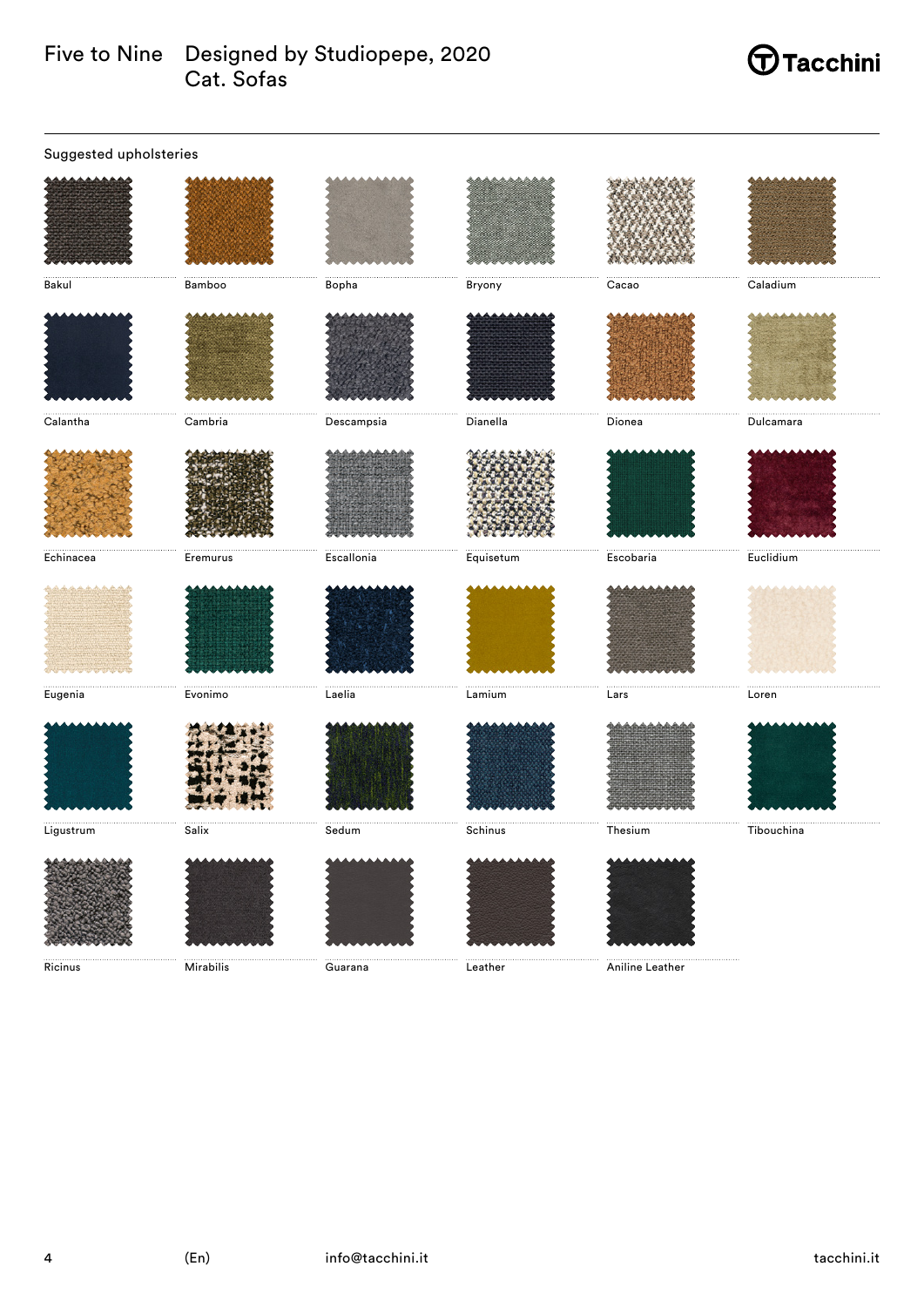## **Tacchini**

Materials informations



| Ash structure  | 41% |
|----------------|-----|
| Padding        | 32% |
| Upholstery     | 19% |
| Metal          | 4%  |
| Poplar plywood | 3%  |

#### Recyclability

All Montevideo elements are 100% recyclable when fully separated. Tacchini undertakes on-going research and development, with efforts made to introduce products which are a perfect combination of function and safety without jeopardizing the final design of the same articles. During production attempts are made to minimize noise and emission levels and to reduce rejects as far as possible. All the single materials which make up the production process, once disassembled, can be reused several times, maintaining a high quality standard.

#### Polyurethane

Flexible expanded polyurethane is a solid The need to combine complex yet elastic polymeric material with open cell structure. It is a non-toxic material and above all free from ozone-damaging components. Production and processing of the polyurethane we use meet the objectives of the new policy of ensuring the protection of human health and of the environment. We focus in particular on the choice and use of the types of density of polyurethane suitable for preserving over the years the features of load capacity, elasticity and resilience. Wood For products used in public spaces flame-retardant expanded polyurethane is chosen, tested and certified according to international regulations.

#### Metal

lightweight shapes with resistant materials necessarily involves the use of metals ouch as steel and aluminium. products in polyurethane foam are made with an inner steel frame for adding strength to the structure. The bases are in tubular metal which can be chromed with a gloss or satin finish or painted with epoxy powders.

Wood is a renewable raw material. All products derived from wood, such as for example plywood, have the advantage of being able to be machined more easily than wood and do not deform. The timber we use – solid or plywood – comes mainly from European and Russian forests and is seasoned to specific values of humidity with tests. Most of the structures of the products in the collection have a frame in solid pine or ash, or in beech or poplar plywood.

> To discover more about Tacchini environmental policy please visit: www.tacchini.it

### Packaging

Montevideo element is dispatched already assembled. It is protected by tissue paper and cellophane to protect the covering from dust and direct contact with the cardboard. The product is packed in rigid cardboard boxes suitable for world export. Manufacture of the packaging observes the criteria for recovery both as recycling and energy recovery and composting.

Once a product reaches the end of its life cycle it has to be eliminated.